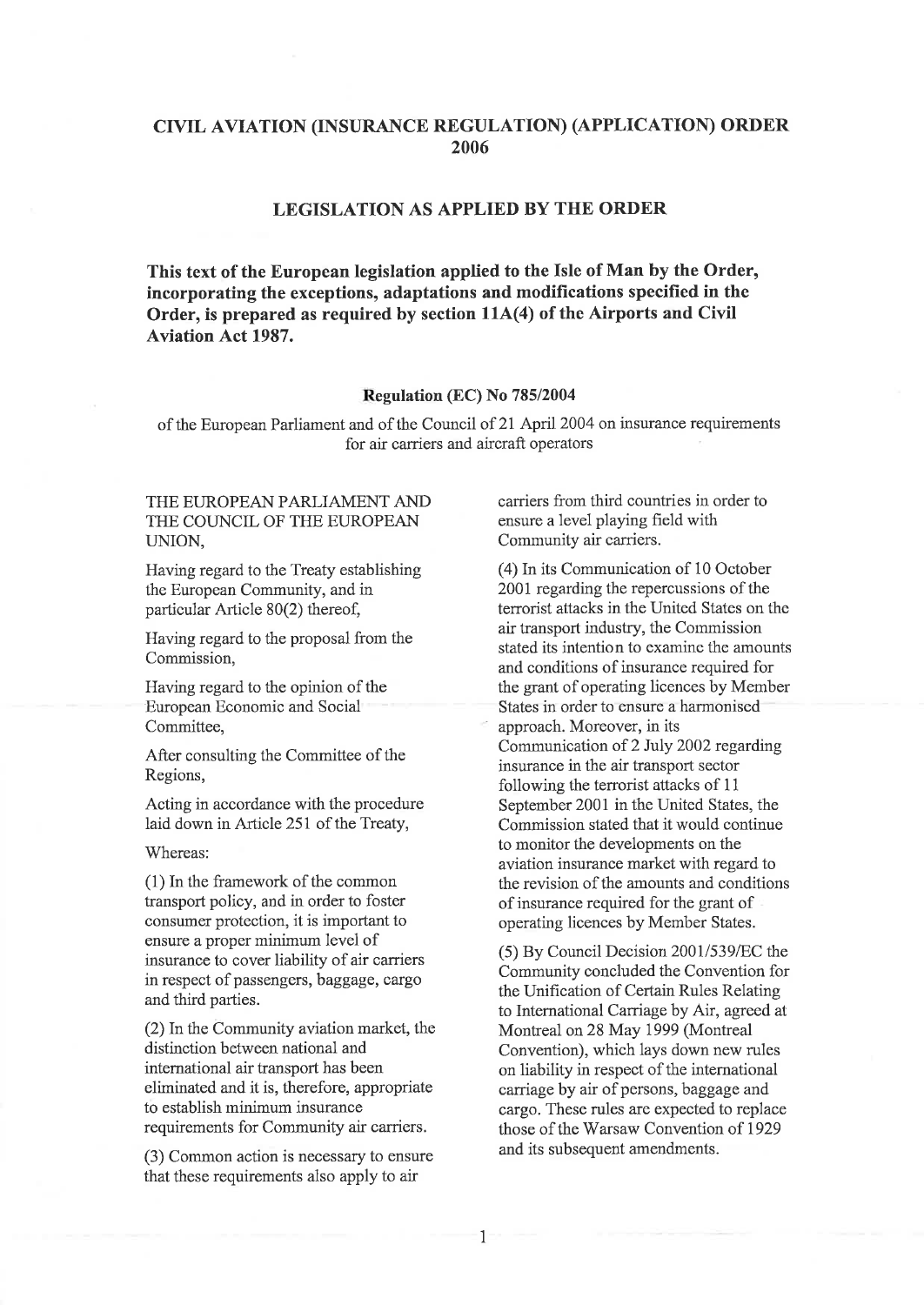(6) Article 50 of the Montreal Convention requires parties to ensure that air carriers are adequately insured to cover liability under that Convention. Warsaw Convention of 1929 and its subsequent amendments will continue to exist alongside the Montreal Convention for an indefrnite period. Both Conventions provide for the possibility of unlimited liability.

(7) Article 7 of Council Regulation (EEC) No 2407/92 of 23 July 1992 on licensing of air carriers, requires air carriers to be insured to cover liability in case of accidents, in particular in respect of passengers, baggage, cargo, mail and third parties, albeit without specifying minimum amounts and conditions of insurance.

(8) It is appropriate to take into account the fact that the European Civil Aviation Conference adopted on 13 December 2000 Resolution ECAC/25-1 on minimum levels of insurance cover for passenger and third party liability, which was modified on 27 November 2002.

 $(9)$  It is necessary to define minimum insurance requirements to cover passengers, baggage, cargo and third parties for air carriers and aircraft operators flying within, into, out of, or over the territory of a Member State, including its territorial waters.

(10) Insurance obligations should remain with air carriers with a valid operating licence, and, in the case of Community air carriers, with a valid operating licence granted in accordance with Regulation (EEC) No 2407/92. The absence or expiry of such licence does not relieve the undertaking from such obligation.

(11) While the Montreal Convention specifically regulates liability in respect of passengers, baggage and cargo, the liability for mail is, according to Article 2 of that Convention, to be subject to "the rules applicable to the relationship between the carriers and the postal administrations". In. the Community, insurance for such liability is sufficiently regulated by Article 7 of Regulation (EEC) No 2407/92.

(12) Mandatory insurance should not be required for State atrcraft and for certain other types of aircraft.

(13) Minimum insurance cover should be provided in situations where an air carrier or aircraft operator is liable in respect of passengers, baggage, cargo and third parties in accordance with rules of international Conventions, Community or national law, without interfering wíth such rules.

(1a) The insurance should cover aviationspecific liability in respect of passengers, baggage, cargo and third parties. Regarding passengers, baggage and cargo, insurance should include cover for death and personal injury caused by accidents and for loss or destruction of or damage to baggage and cargo. Regarding third parties, insurance should include cover for death, personal injury and damage to property caused by accidents.

(15) This Regulation should not be interpreted as requiring double insurance. As far as the contracting carrier and the actual carrier within the meaning of Article 39 of the Montreal Convention can be held liable for the same damage, Member States may establish specific measures to avoid double insurance.

(16) While the market practice of offering insurance on an aggregate basis may be conducive to insurability, in particular for risks of war and terrorism, by allowing insurers better control over their liabilities, this practice does not release an air carrier or aircraft operator from the obligation to respect minimum insurance requirements when the aggregate fixed by its insurance contract is reached.

(17)It is necessary to require air carriers to provide evidence that they respect at all times the minimum insurance requirements to cover liability, as provided for in this Regulation. With regard to Community air carriers and with regard to aircraft operators using aircraft registered in the Community, depositing evidence of insurance in one Member State should be sufficient for all Member States, such insurance being effected by an undertaking

2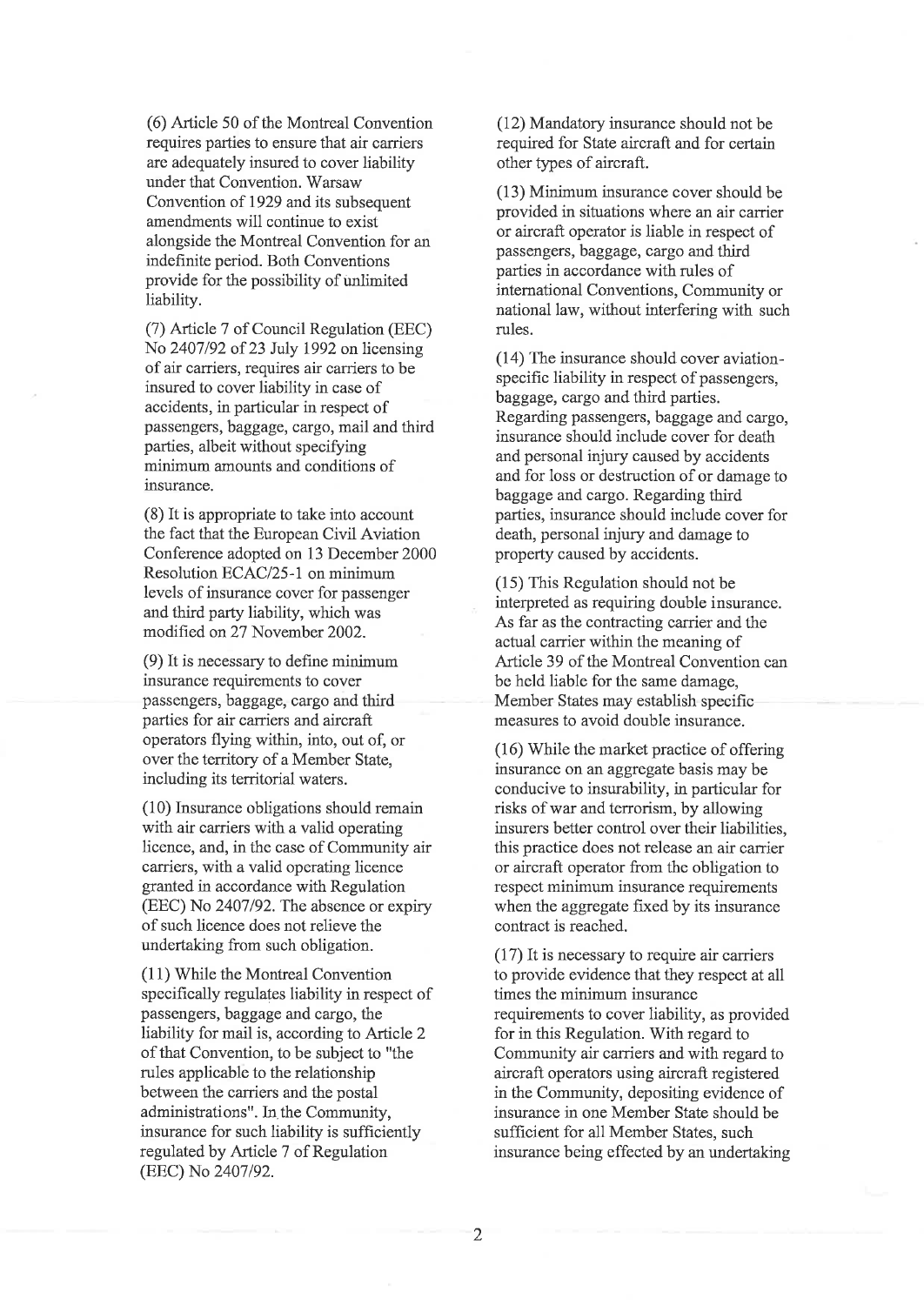authorised to do so under the applicable law.

(18) With respect to overflights of the territory of a Member State by non-Community air carriers or aircraft registered outside the Community which do not involve a landing on or take-off from any Member State, any overflown Member State may, in accordance with international law, request evidence of compliance with the insurance requirements of this Regulation, for example by carrying out random checks.

(19) The minimum insurance requirements should be reviewed after a period of time.

(20) Procedures for monitoring the application of the minimum insurance requirements should be transparent and non-discriminatory and should not impede the free movement of goods, persons, services and capital.

(21) The measures necessary for the implementation of this Regulation should be adopted in accordance with Council Decision 19991468/EC of 28 June 1999 laying down the procedures for the exercise of implementing powers conferred on the Commission .

(22) Where further rules are required to establish adequate insurance covering aviation-specific liability on points which are not covered by this Regulation, the Member States should have the possibility to introduce such rules.

(23) Arrangements for greater cooperation over the use of Gibraltar airport were agreed in London on 2 December 1987 by the Kingdom of Spain and the United Kingdom in a joint declaration by the Ministers of Foreign Affairs of the two countries. Such arrangements have yet to enter into operation.

(24) Since the objective of this Regulation, namely the introduction of minimum insurance requirements which can contribute to the objectives of the internal aviation market by reducing distortions of competition, camot be sufficientþ achieved by the Member States and can therefore be better achieved at Community level, the Community may adopt

measures, in accordance with the principle of subsidiarity as set out in Article 5 of the Treaty. In accordance with the principle of proportionality, as set out in that Article, this Regulation does not go beyond what is necessary in order to achieve that objective,

### HAVE ADOPTED THIS REGULATION:

### Article <sup>1</sup>

## **Objective**

1. The objective of this Regulation is to establish minimum insurance requirements for air carriers and aircraft operators in respect of passengers, baggage, cargo and third parties.

 $2. \ldots$ 

### Article 2

#### Scope

1. This Regulation shall apply to all air carriers and to all aircraft operators flying within, into, out of, or over the territory of a Member State to which the Treaty applies.

- 2. This Regulation shall not apply to:
- (a) State aircraft as referred to in Article 3(b) of the Convention on International Civil Aviation, signed at Chicago on 7 December 1944;
- (b) model aircraft with an MTOM of less than 20 kg;
- (c) foot-launched flying machines (including powered paragliders and hang gliders);
- (d) captive balloons;
- (e) kites;
- (f) parachutes (including parascending parachutes);
- are used for non-commercial purposes, or
- are used for local flight instruction which does not entail the crossing of international borders,

in so far as the insurance obligations under this Regulation relating to the risks of war and terrorism are concerned.

3....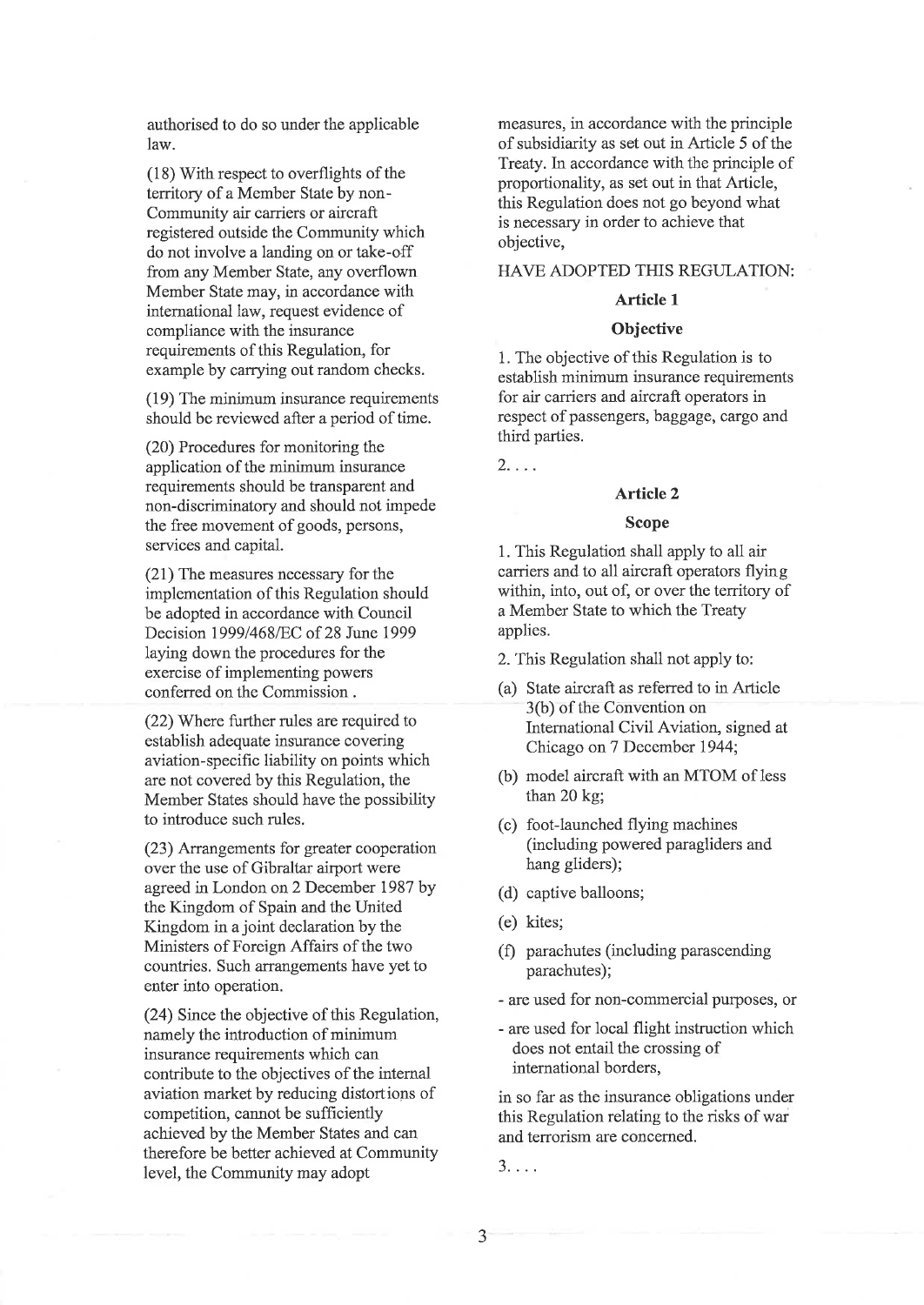4....

## Article 3

### **Definitions**

For the purposes of this Regulation:

"air carrier" means an air transport undertaking with a valid operating licence;

"Community air carrier" means an air carrier with a valid operating licence granted by a Member State in accordance with Regulation (EEC) No 2407/92;

"aircraft operator" means the person or entity, not being an air carrier, who has continual effective disposal of the use or operation of the aircraft; the natural or legal person in whose name the aircraft is registered shall be presumed to be the operator, unless that person can prove that another person is the operator;

- with regard to passengers and unchecked baggage, the period of transport of the passengers by aircraft including their boarding and disembarkation,

- with regard to cargo and checked baggage, the period of transport of baggage and cargo from the moment the baggage or cargo is handed to the air carrier until the moment of delivery to the entitled recipient,

- with regard to third parties, the use of an aircraft from the moment when power is applied to its engines for the purpose of taxiing or actual take-off until the moment when it is on the surface and its engines have come to a complete stop; additionally, it shall mean the moving of an aircraft by towing and push-back vehicles or by powers which are typical for the drive and the lift of aircraft, particularly air streams;

"SDR" means a Special Drawing Right as defined by the International Monetary Fund;

"MTOM" means the Maximum Take Off Mass, which corresponds to a certified amount specific to all aircraft types, as stated in the certificate of airworthiness of the aircraft:

"passenger" means any person who is on a flight with the consent of the air carrier or

the aircraft operator, excluding on-duty members of both the flight crew and the cabin crew;

"third party" means any legal or natural person, excluding passengers and on-duty members of both the flight crew and the cabin crew;

"commercial operation" means an operation for remuneration and/or hire.

## Article 4

### Principles of insurance

1. Air carriers and aircraft operators referred to in Article 2 shall be insured in accordance with this Regulation as regards their aviation-specific liability in respect of passengers, baggage, cargo and third parties. The insured risks shall include acts of war, terrorism, hijacking, acts of sabotage, unlawful seizure of aircraft and civil commotion.

2. Air carriers and aircraft operators shall ensure that insurance cover exists for each and every flight, regardless of whether the aircraft operated is at their disposal through ownership or any form of lease agreement, or through joint or franchise operations, code-sharing or any other agreement of the same nature.

3. This Regulation is without prejudice to the rules on liability as arising from:

- international Conventions to which the Member States and/or the Community are parties,

- Community law, and

- national law of the Member States.

## Article 5

#### **Compliance**

1. Air carriers and, when so required, aircraft operators, as referred to in Article 2, shall demonstrate compliance with the insurance requirements set out in this Regulation by providing the competent authorities of the Member State concerned with a deposit of an insurance certificate or other evidence of valid insurance.

2.For the purpose of this Article "Member State concerned" shall mean the Member State which has granted the operating

4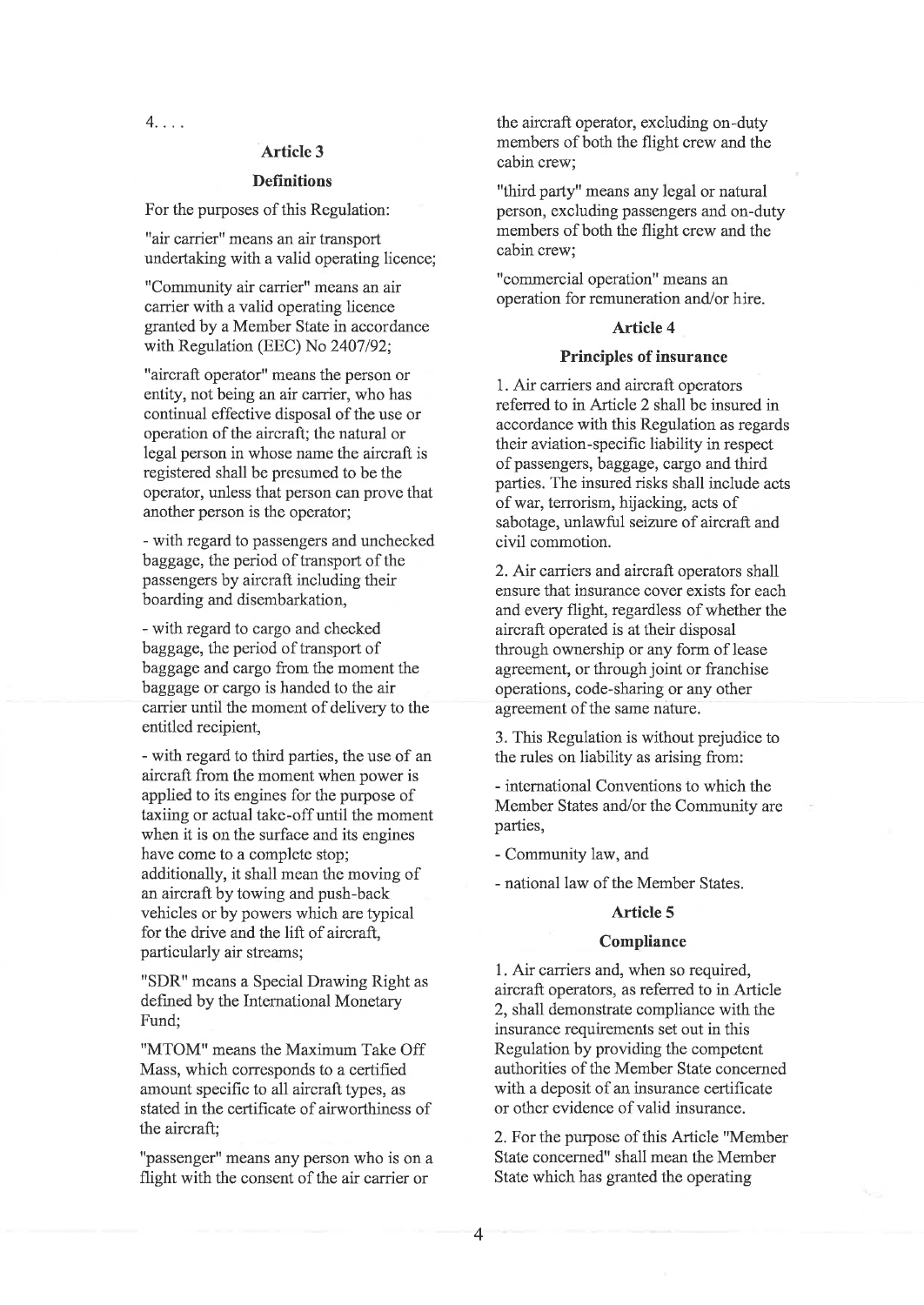licence to the Community air carrier or the Member State where the aircraft of the aircraft operator is registered. For non-Community air carriers and aircraft operators using aircraft registered outside the Communify, "Member State concerned" shall mean the Member State to or from which the flights are operated.

3. By way of exception from paragraph 1, Member States overflown may require that air carriers and aircraft operators referred to in Article 2 produce evidence of valid insurance in accordance with this Regulation.

4. With regard to Community air carriers and aircraft operators using aircraft registered in the Community, the deposit of evidence of insurance in the Member State referred to in paragraph 2 is sufficient for all Member States, without prejudice to the application of Article 8(6).

5. In exceptional cases of insurancemarket failure, the Commission may determine, in accordance with the procedure referred to in Article  $9(2)$ , the appropriate measures for the application of paragraph 1.

#### Article 6

## Insurance in respect of liability for passengers, baggage and cargo

1. For liability in respect of passengers, the minimum insurance cover shall be 250000 SDRs per passenger. However, in respect of non-commercial operations by aircraft with a MTOM of 2700 kg or less, Member States may set a lower level of minimum insurance cover, provided that such cover is at least 100000 SDRs per passenger.

2. For liability in respect of baggage, the minimum insurance cover shall be 1000 SDRs per passenger in commercial operations.

3. For liability in respect of cargo, the minimum insurance cover shall be 17 SDRs per kilogram in commercial operations.

4.Paragraphs 1, 2 and 3 shall not apply with respect to flights over the territory of the Member States carried out by nonCommunity air carriers and by aircraft. operators using aircraft registered outside the Community which do not involve a landing on, or take-off from, such territory.

5. The values referred to in this Article may be amended, as appropriate, where amendments in the relevant international treaties indicate the necessity thereof, in accordance with the procedure referred to in Article 9(2).

### Article 7

## Insurance in respect of liability for third parties

|                | Category MTOM(kg) | Minimum<br>insurance (million<br>SDRs) |
|----------------|-------------------|----------------------------------------|
| 1              | < 500             | 0,75                                   |
| $\overline{2}$ | ${}< 1000$        | 1,5                                    |
| 3              | < 2700            | 3                                      |
| 4              | <6000             | 7                                      |
| 5              | < 12000           | 18                                     |
| 6              | < 25000           | 80                                     |
| 7              | < 50000           | 150                                    |
| 8              | < 200000          | 300                                    |
| 9              | < 500000          | 500                                    |
| 10             | $\geq 500000$     | 700                                    |

1. If at any time insurance cover for damage to third parties due to risks of war or terrorism is not available to any air carrier or aircraft operator on a peraccident basis, such air carrier or aircraft operator may satisfy its obligation to insure such risks by insuring on an aggregate basis. The Commission shall closely monitor the application of this provision in order to ensure that such aggregale is at least equivalent to the relevant amount set out in the table.

2.The values referred to in this Article may be amended, as appropriate, where amendments in the relevant international treaties indicate the necessity thereof, in accordance with the procedure referred to in Article 9(2).